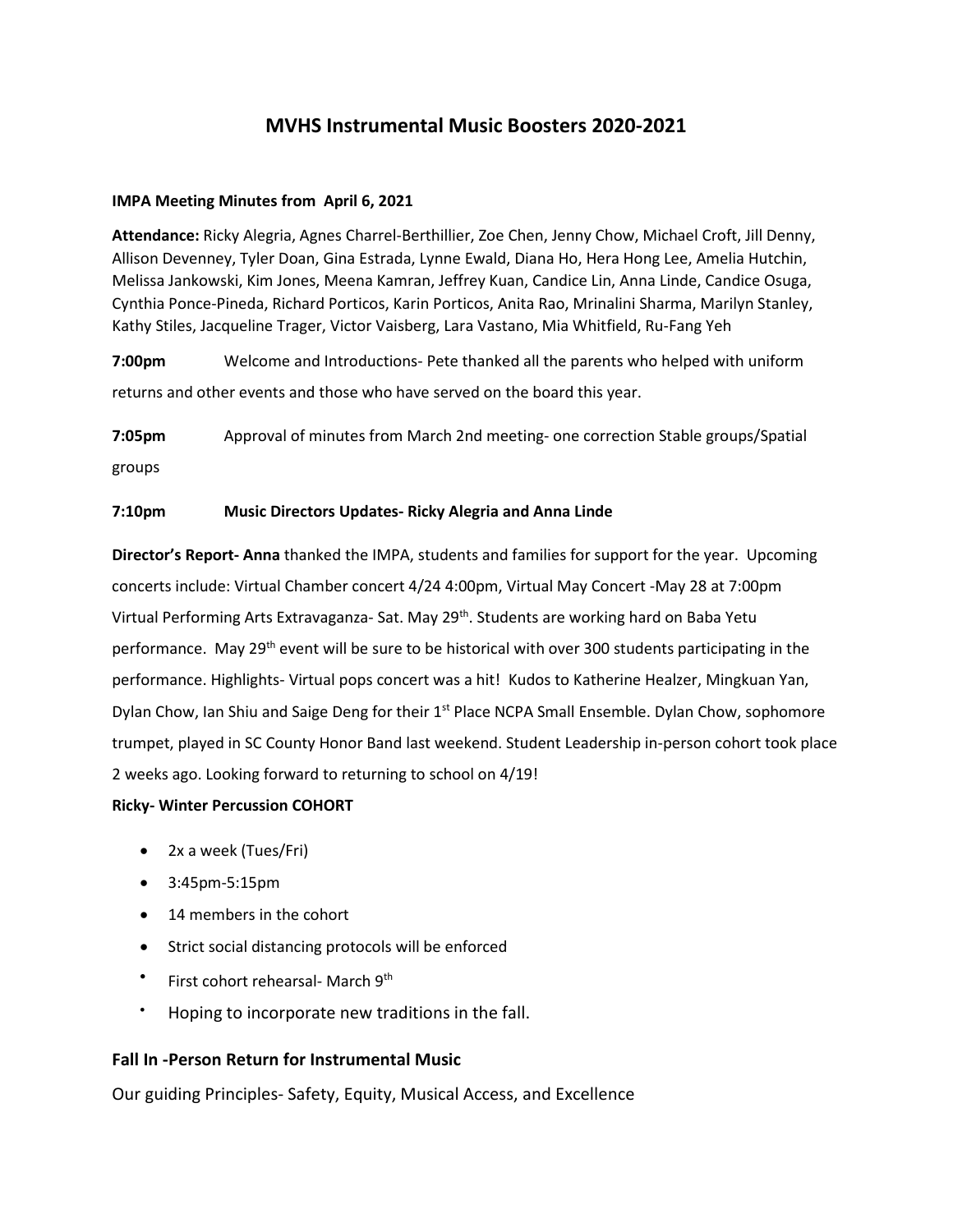Student Data- Full Program 52% on campus, 48% at home

WE-30, Concert Band-20, Symphonic Band-4, String Orchestra-13, Chamber Orchestra-27

Jazz Ensemble-tbd

## **Space & Equipment**

Diagrams shown for special foot traffic for Packard Equipment provided: Chair, music stand, instrument mask, stand clips, power strips, extension cords, bell covers Students Must Bring: Chromebook/Laptop, Charger, sunscreen, glasses What Will an In Person Rehearsal Look Like?

- Safety First
- Routine
- Re-learning
- Patience
- Engaging

The vision is that we will all be playing together, re learning, it may take a little time, but this is the vision. Engage 3 ft. apart, individual projects in cases of rain

Q: Will students be using mouthpieces from home, while using school instruments?

A: Not many kids will need school instruments, most have their own instruments.

Masks and bells, for all band students will be provided by the district. Protocol for spit and cleaning instruments? For inside spit, students can use doggy pads provided by the school. When students are outside, they can spit as they usually do when outside. Bell covers/masks- bell covers will stay at school. Masks will become the student's own responsibility. There was a delay with some of the masks, but they should arrive soon.

## **7:32 Student Council report-Tyler Doan (Music Council Pres)**

Feedback about the recent Virtual concert coming together was pretty cool. Playing in isolation, was so very different than everyone all playing together. Groups are preparing repertoire for May concert, practicing with the department for the Extravaganza in May. Fundraiser ideas- Johnny Estrada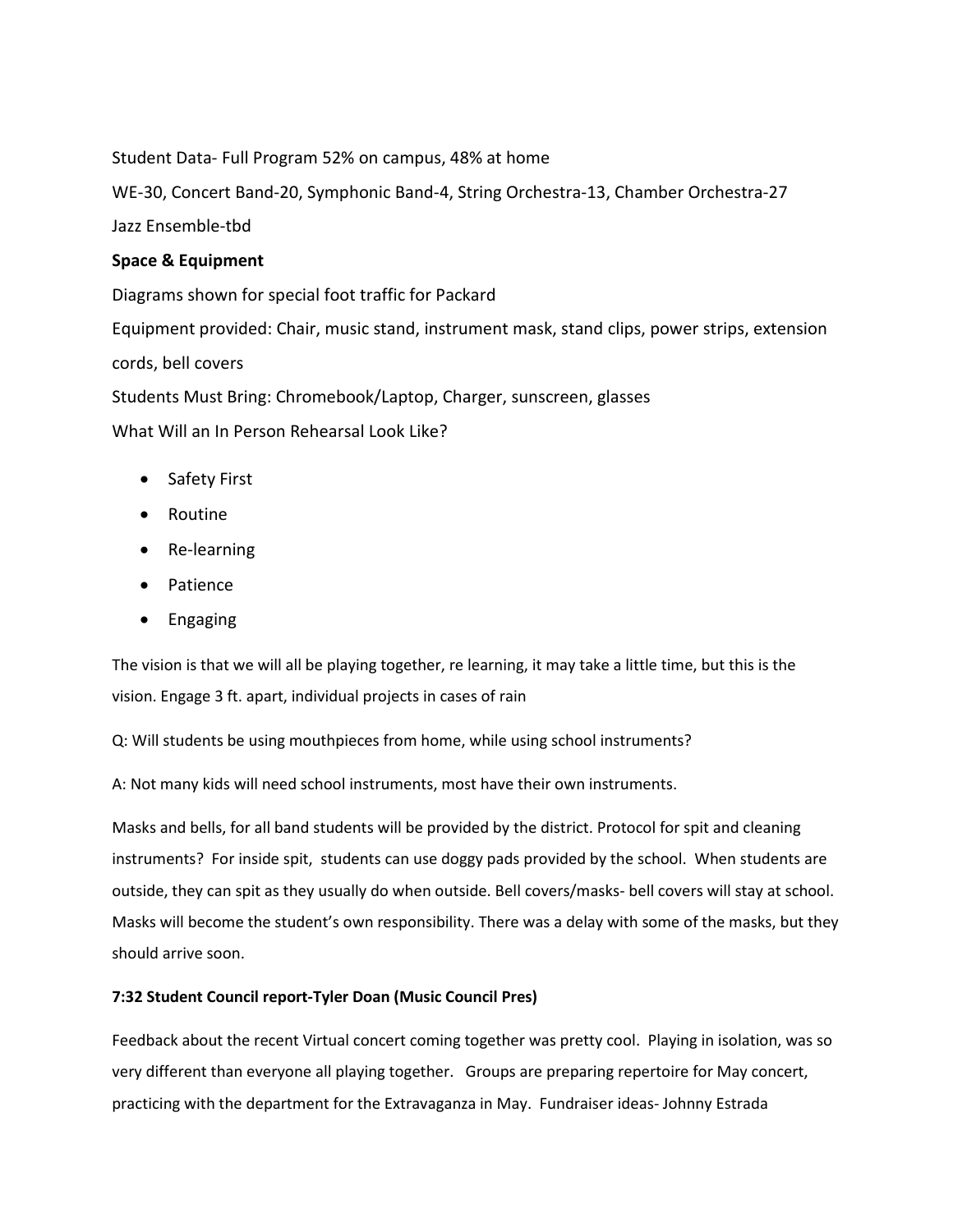suggested Amazon smile. We already have an Amazon smile account. Mina can report on how much we get back from that. Chipotle still doing fundraisers, Pizza my Heart, Mountain Mikes. Maybe blast the Amazon smile link to the newsletter/website?

#### **7:37pm MVHS Administrator Update-Lynne**

Lynn announced that about half the student body, 1114 students, have opted to return to in person classes. There are currently close to 2200 students in the school population. There is not expected to be an influx of students coming to school who opted to not return. If students have opted to return to in person classes, but become ill, please email Lynn to make sure that they do not get dropped from their class. Check confirmation emails for in person classes. Lynn mentioned emailing her individually about confirming that they are ok to come back. In person starting, previously 125 did the cohorts, for special groups, then over 325 that signed up for stable learning groups. Some dropped out, ended up with 400. Now we will have 1114 students coming to campus. Athletics has all three seasons practicing now, with games. School gyms are very booked, football team had a big win over Palo Alto- first win over PALY in 20 years. Football this Saturday: MVHS v. Milpitas with senior night on April 21<sup>st</sup>. 6 seniors are signing with colleges, and there will be a recognition day for those seniors! Mental Health week was a big success and activities were well attended. April 26-30 MVHS is holding their battle of the classes. Top teams to play dodge ball v. Los Altos. June  $4<sup>th</sup>$ , June  $5<sup>th</sup>$ - PTSA announced that there will be a grad night, senior Prom, graduation.

Paly football game- Pete mentioned that Paly had a power outage the night of the MVHS v. PALY football game, and it was great that we were able to move the game to MVHS and win with the new stadium lights!

Will the AP tests be in person? Certain tests can be taken in person, we will need to follow up on this.

Exposures with sports? There was an isolated exposure at swim, at the beginning of the season. It was easy to contain, and there have been no other cases.

#### **7:35pm Exploring Music Class Discussion**

**Anna Ricky-** A new introductory music course is being offered starting in the fall-**Exploring Music Class**. Created for students who would like to learn how to play an instrument or how to play a new instrument. We do not know what instruments will be needed until we look at student registration for the class. There will be financial support for instrument rentals through the school. This class has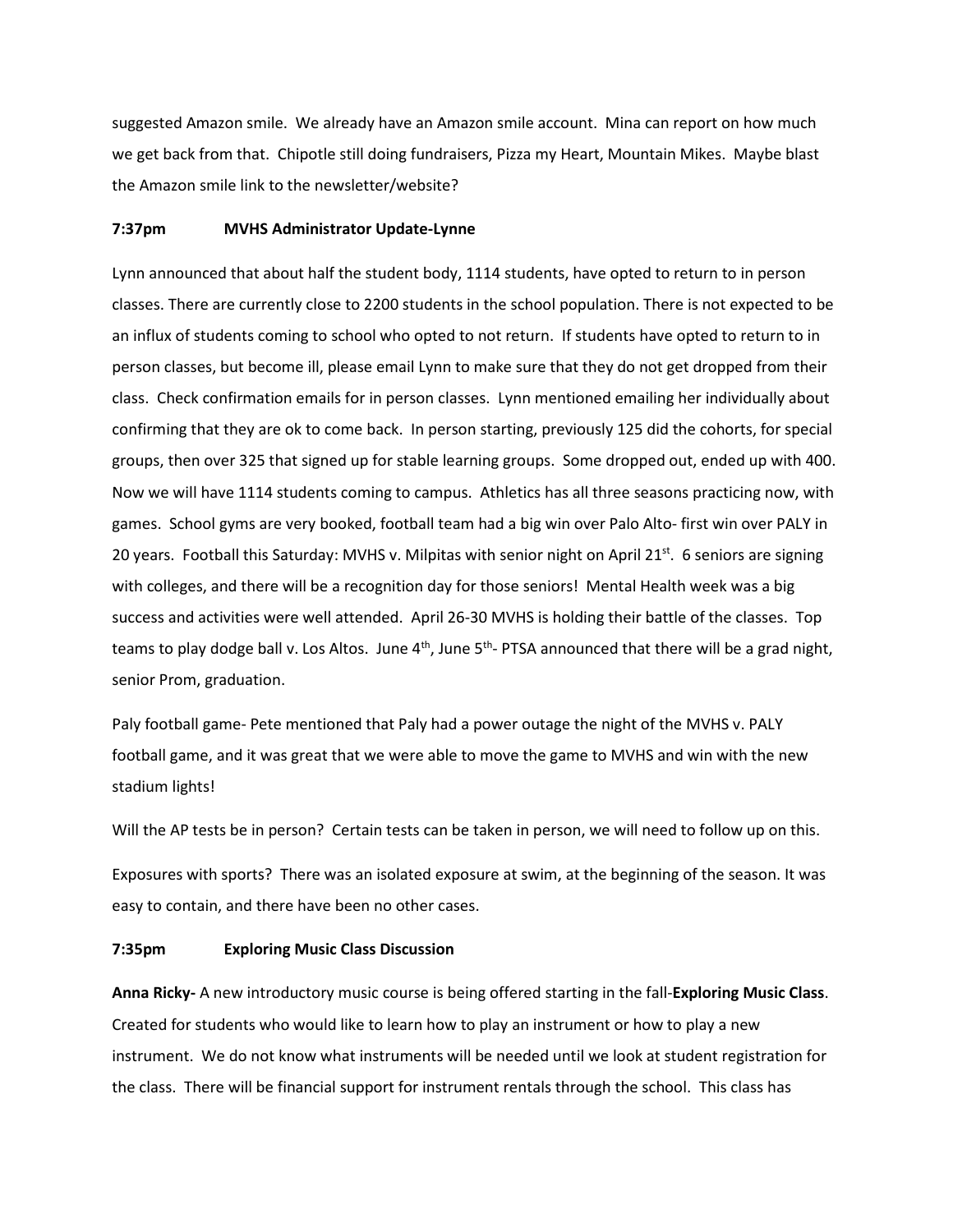already been approved for the fall and is a yearlong course. Due to this being a new class, we will need to take an inventory to find out what instruments students will need. We have an inventory, but we need to update the inventory and create a list of everything after school gets out.

**Intro to music-** 1 semester one teacher, one semester, another teacher. String and band in class together. Preliminary numbers- not ready to share yet.

**Plans for Band camp?** Anna and Ricky are currently exploring plans, coming up with different scenarios. By the time May rolls around, many families will have summer travel booked, so they hope to know something soon, to let families know. Contingency plans are being considered.

Q: Is there going to be a District Honor Band for LAHS and MVHS students if numbers are low, combining programs? Anna has not heard anything about this. Anna and Ricky's primary focus is on the instrumental music program at MVHS, not a district band. It is too early to know numbers for all the different groups for fall/ next year. WBA meeting update- Vision of band-broadening classes in competitions, sizes of categories still being considered. Decreasing numbers in many schools for students. Registration has been postponed for Fall from April  $1<sup>st</sup>$ . Anna will keep us updated. Hopefully, she will have more info for the May meeting.

Pete described the process of PO's for renting instruments for class. IMPA is aligning \$1000 towards new music class, approved by the IMPA, for mostly rentals.

#### **7:40pm Board Reports- President and VP- Peter Stanley & Jacqueline Trager**

Peter- Asked if there was anything helpful that IMPA can start planning for the rest of the school year? Jacqueline- If anything comes up, we can help. Please let us know what parental help is needed between now and the end of the year?

Planning for the hybrid- Anna is ready to look at the rest of the year. Will there be student assistants for the Introductory Music class? Yes, there are some current students who may be interested in taking the class.

#### **7:45pm Use of Funds from the Eddie Keep Memorial Fund**

Peggy Keep, Eddie's mom, has requested that we use some of the funds to help purchase new MB instruments, specifically mellophones and Baritones, preferably not percussion. She has also asked for some funds to be allocated to Music Council for mental health awareness for activities of their choosing.